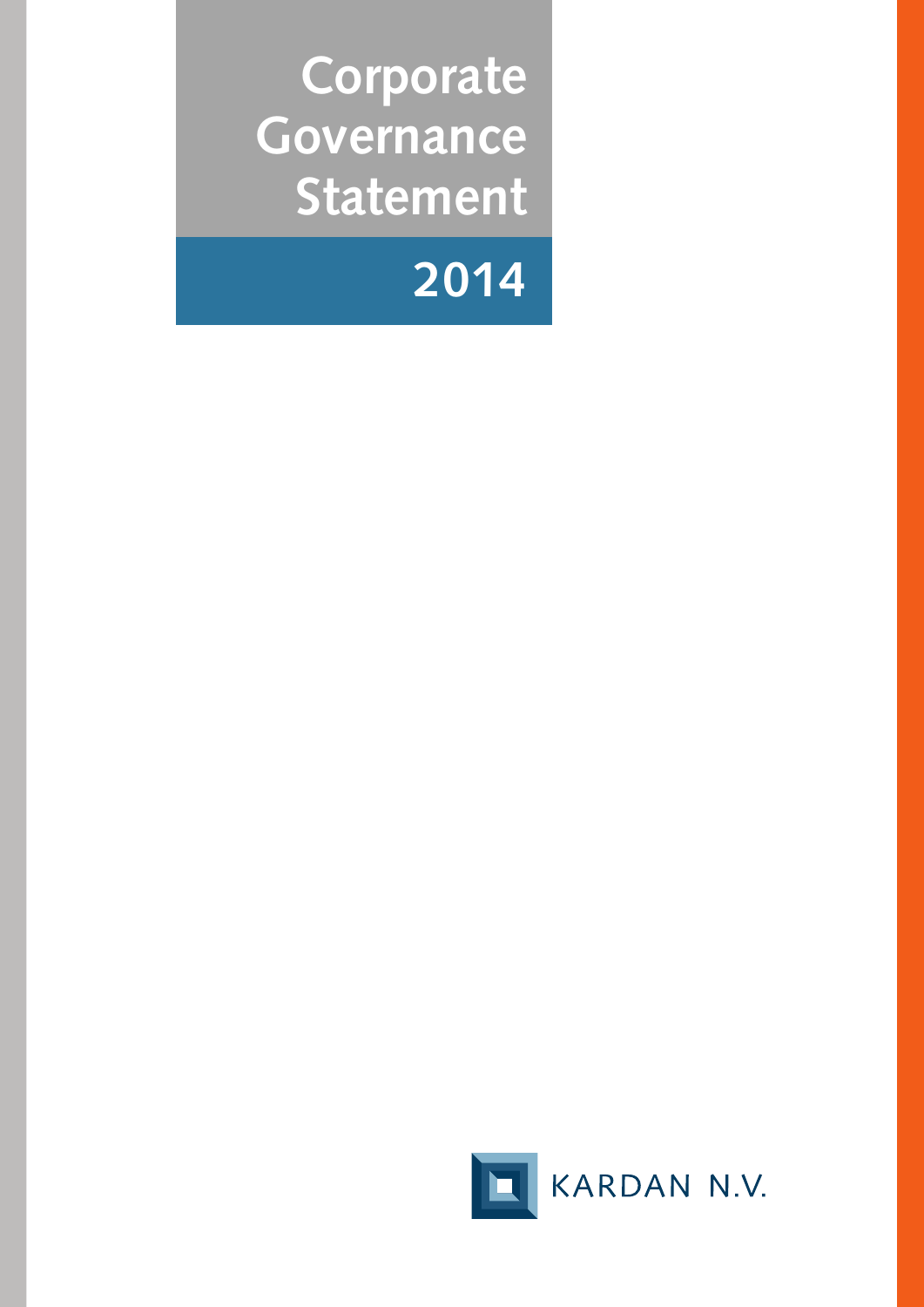**This Corporate Governance Statement 2014 forms an integral part of the Annual Report 2014 of Kardan N.V.**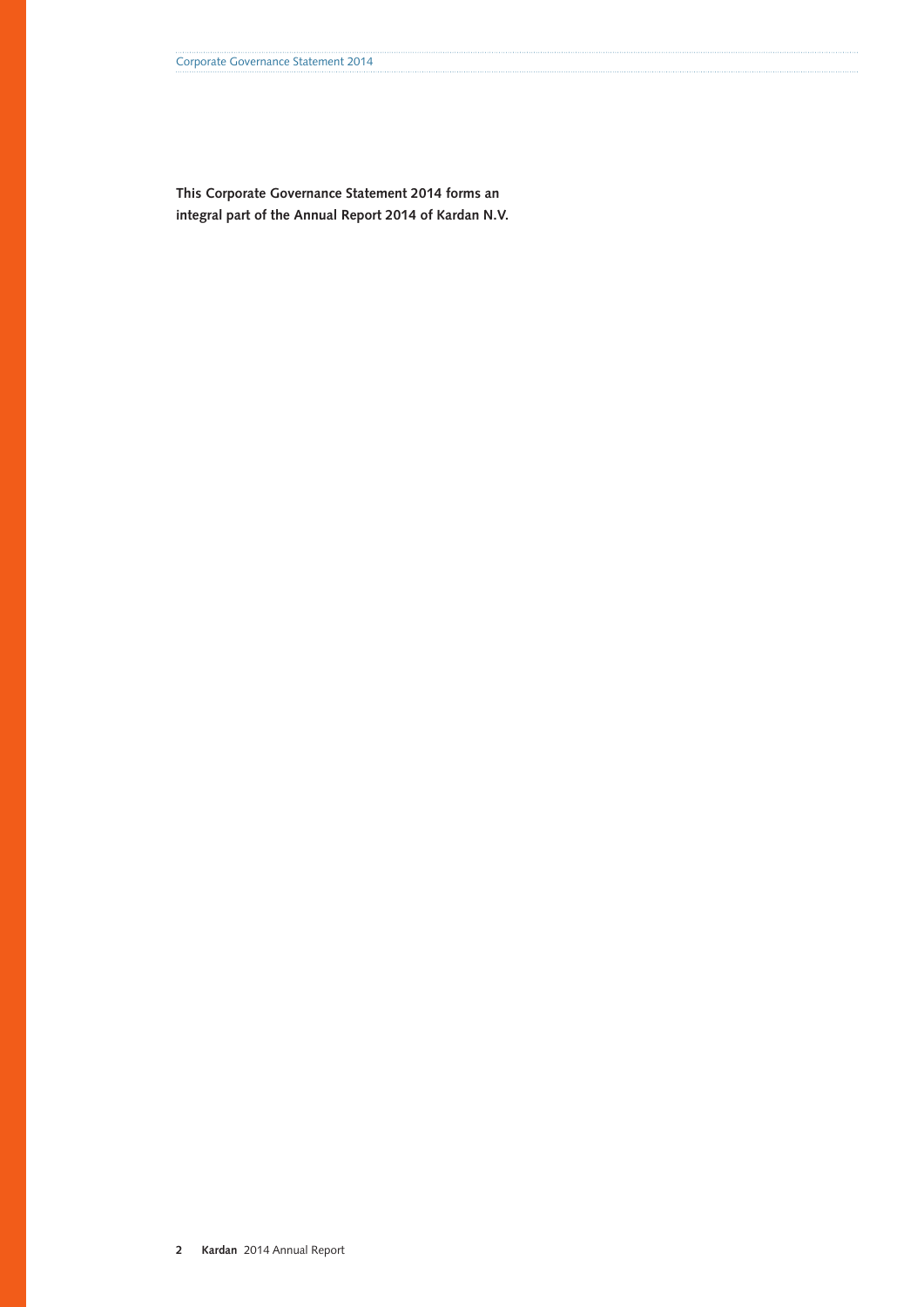# **Corporate Governance Statement 2014 Kardan N.V.**

Kardan's corporate governance statement<sup>1</sup> has been prepared in accordance with article 2a of the Decree of December 23, 2004 establishing further instructions concerning the content of annual reports *(Besluit van 23 december 2004 tot vaststelling van nadere voorschriften omtrent de inhoud van het jaarverslag)*, as amended, (the 'Decree'). The information required to be included in this statement as described in articles 3, 3a and 3b of the Decree is as follows:

- 1. The extent and manner of implementation of the Dutch Corporate Governance Code;
- 2. The main characteristics of the risk management and internal control systems connected with Kardan's financial reporting process;
- 3. The functioning of the General Meeting of Shareholders;
- 4. The composition and functioning of the Board; and
- 5. Statement in light of Article 10 of the European Takeover Directive.

# **1. The extent and manner of implementation of the Dutch Corporate Governance Code**

Pursuant to the Decree, companies listed in the Netherlands are required to comply with the Dutch Corporate Governance Code adopted on December 9, 2003, as amended per January 1, 2009 (the 'Code'), or in case of non-compliance explain the reason thereof.

The full text of the Code can be found on [www.commissiecorporategovernance.nl](http://www.commissiecorporategovernance.nl), as well as the final report 'Corporate governance in motion' of the Corporate Governance Code Monitoring Committee (the 'Committee'), published on October 1, 2013.

The Code sets out sound business principles of corporate governance and contains certain normative standards that pertain, among other things, to the relationship between the various corporate bodies of a company. The Code primarily pertains to a two tier governance system and provides limited guidelines on how to apply the Code to a one tier governance system. However, according to some guidelines provided by the Committee in the above-mentioned report, its main advice is to apply the same principles that refer to (members of) the supervisory board to non-executive directors of a board, irrespective of other responsibilities that these non-executive directors may have. The Committee acknowledges that it is possible that a company cannot apply a principle of the Code that relates to supervisory board members directly to non-executive board members. If this is the case, a company should explain why it cannot apply such principle and relate it to the company-specific situation. The mere fact that a company has a one tier governance system does not constitute a satisfactory explanation.

The Board attributes great value to clear and transparent reporting, which it believes benefits all of its stakeholders, and fully endorses the main principle of the Code, namely that compliance with the Code is more a matter of tailored governance than checking boxes. The Board takes a pragmatic approach in applying the Code to its one tier governance system and will consequently explain where and why Kardan deviates from the Code. When it is deemed necessary, the Board will explain how certain principles and provisions of the Code are applied to Kardan's one tier governance system.

#### **Deviations from the Code**

*Management board, chapter II:* For the explanation of the Code in view of the one tier governance system, this chapter is applied as to pertain to either the Board as a whole or the CEO only, as applicable and indicated per provision.

<sup>1</sup> Definitions used in this Statement shall have the meaning as set out in Kardans' Annual Report 2014.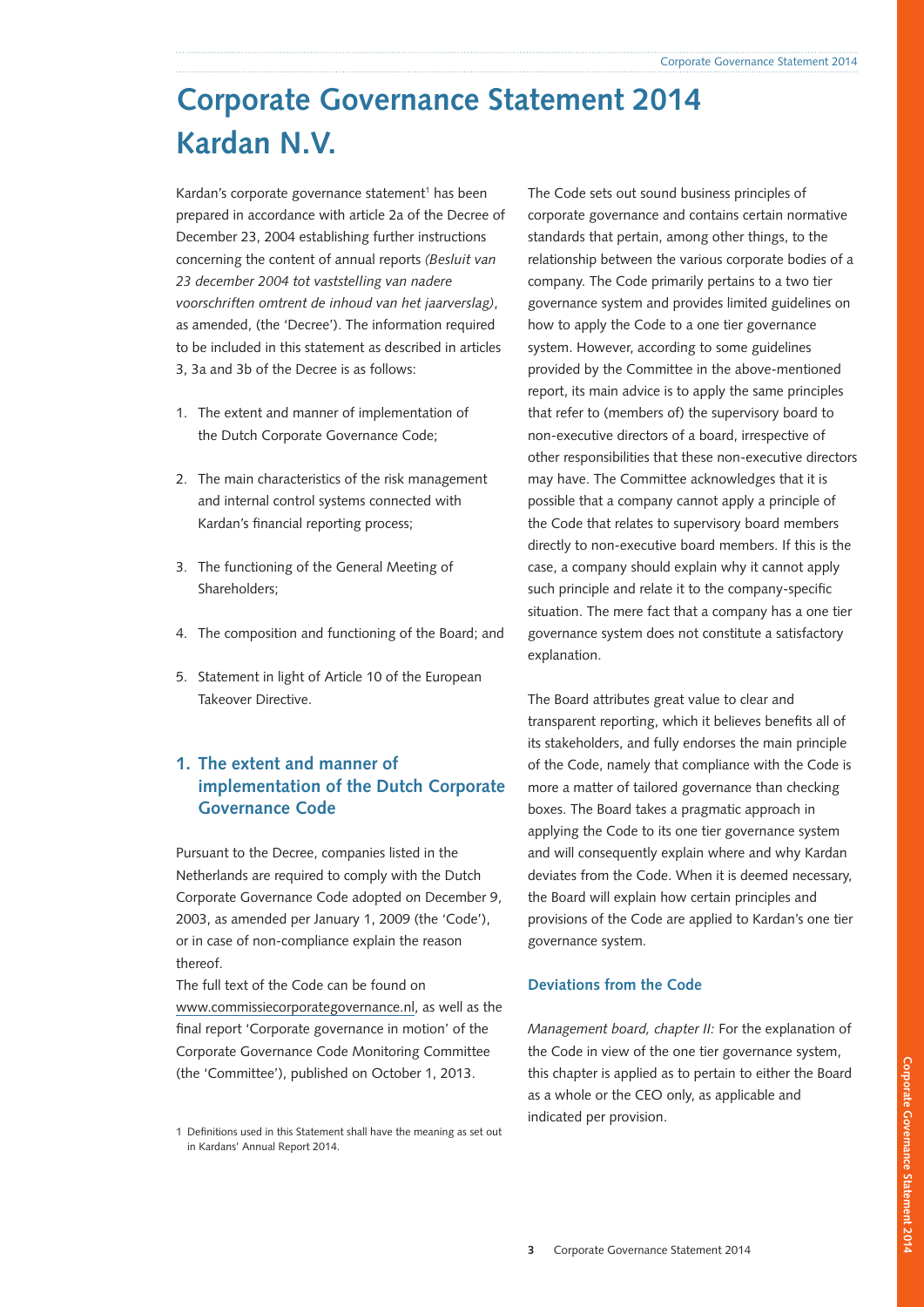*Provision II.1.1 – term of appointment:* the CEO is appointed for a maximum period of five years. Given the fact that the activities and the business model of Kardan are by nature long term, it is deemed in the best interest of Kardan and its stakeholders to include in the Articles the provision that CEOs are appointed for a maximum period of five years. The intention of this is to establish a stable, long-term commitment of management. Although this term constitutes a deviation from the Code, Kardan is of the opinion that it contributes to the (long-term) best interests of Kardan and its stakeholders and as such adheres to the broader sense and interpretation of the Code.

*Provision II.1.2 – matters subject to approval:* The Board is of the opinion that Kardan complies with this provision since the subject matters of this provision fall outside the scope of the delegated daily management by the Board to the CEO. As such, the subject matters of this provision are subject to the approval of the whole Board, as formalized in the [Board Regulations](http://phx.corporate-ir.net/External.File?item=UGFyZW50SUQ9MjAwNDI1fENoaWxkSUQ9LTF8VHlwZT0z&t=1). With respect to item (d) (approval of corporate social responsibility issues) it is noted that the Board fully supports the fact that Environmental and Social Governance (ESG) behavior is an essential element in the future success of the operations of the Group and that emphasis is laid on creating long-term, sustainable solutions throughout the Kardan Group (see the chapter on ESG on page 67 of the Annual [Report 2014\)](http://phx.corporate-ir.net/External.File?item=UGFyZW50SUQ9Mjc5MDUwfENoaWxkSUQ9LTF8VHlwZT0z&t=1) as part of Kardan's business. When required, the CEO will seek the approval of the Board with respect to ESG regarding the operational and financial objectives of Kardan and the strategy designed to achieve these objectives. On matters that fall within the managing authority of the CEO, such as operational and/or investor relations matters, the CEO may decide on an ESG approach without the Board's prior approval.

*Provisions relating to principle II.2 – remuneration:* In view of the one tier governance system, this principle II.2 is applied to the remuneration of the CEO, being the only executive Board Member. It is noted that, in deviation of the Code, a proposal for

said remuneration is drafted by the non-executive Board Members, to be approved by the General Meeting of Shareholders as the ultimate corporate body in the Company.

*Provision II.2.4 – options:* In deviation of the Code, the CEO can exercise 25% of the options granted to him after two years from the effective grant date. The Code prescribes that options may not be exercised within three years from the date of grant. Further, the number of options to be granted is, in deviation of the Code, not linked to achieving pre-defined targets. However, given the fact that half of the options can be exercised only after the three-year period, the nature of the option schedule is such that the CEO will only benefit after Kardan has achieved a satisfactory long-term performance.The deviations from the Code were the result of the negotiation process with the CEO.

*Provision II.2.6 and II.2.7 – exercise price option and the amendment thereof:* In deviation of the Code, the exercise price of the CEO's options is the average of the share price of Kardan on the five days prior to the effective grant date (the day that the supervisory board proposed the nomination of the CEO to the General Meeting of Shareholders). The Code prescribes that the exercise price is related to the average share price on the five days prior to the day of grant. In the period between February 20, 2012 and the AGM 2012, the share price of Kardan experienced a steep decrease in value. The non-executive Board Members reconsidered the exercise price of the option package and deemed it fair to propose a revision of the option package to the EGM 2013, in deviation of the Code. The revised exercise price was calculated by applying the ratio of the initial exercise price compared to the share price on February 20, 2012, to the share price on the day before the AGM 2012. The Board was of the opinion that the decrease in share price which occurred prior to the appointment of the CEO was beyond his control and that in order to provide a genuine incentive to create future value, which the Board considers to be in the best interest of Kardan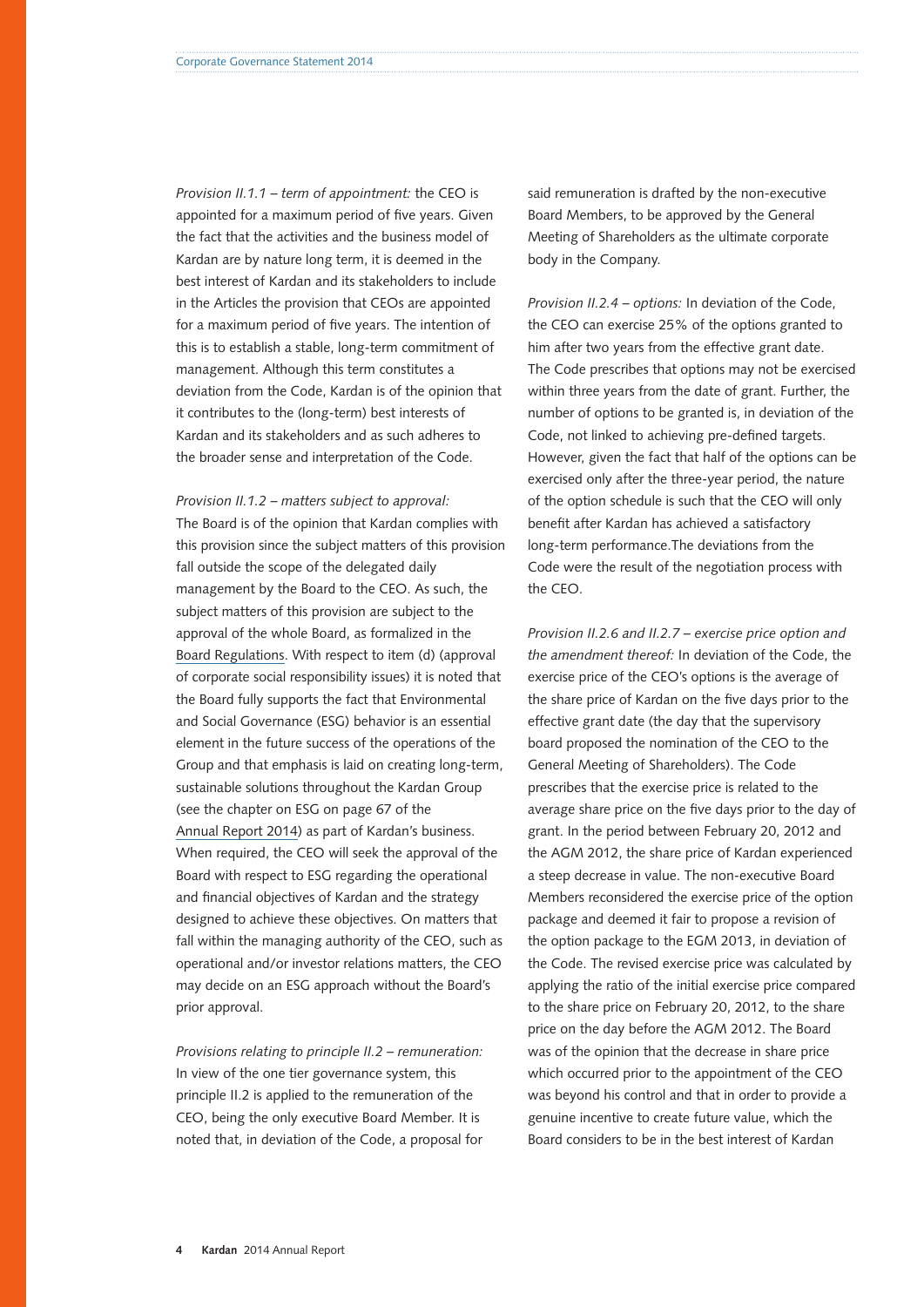and its stakeholders, the CEO should be rewarded, incentivized and bear responsibility as from his appointment by the AGM 2012 onwards, i.e. as of May 31, 2012. The revised option exercise price was still well above the market price of Kardan's shares at both the date of the approval of the new terms by the Board, as well as at the date of the EGM 2013 when the revised option package was adopted.

*Supervisory board, Chapter III:* For the explanation of the Code in view of the one tier governance system, this chapter is applied to the non-executive Board Members.

*Provision III.2 – Independence:* The Board comprises a majority of independent non-executive Board Members. In deviation of the Code, three non- executive Board Members are non-independent, being Mr. Grunfeld, Mr. Rechter and Mr. Schnur. The Board is of the opinion that, given the fact that they are the founders of Kardan and as a consequence have extensive knowledge of the sectors in which Kardan operates, their contribution to the Board is of considerable value and thus justifies the deviation from the Code.

*Provision III.3.3 and III.4.1.a – Introduction:* Kardan does not consider it necessary to make a standard introduction program mandatory for each newly appointed non-executive Board Member. The Board fully underwrites the principle that new non-executive Board Members should be properly introduced to Kardan and its businesses, but takes the view that such introduction need not necessarily be contained in a fixed, standard, program. If a newly appointed non-executive Board Member or the Chairman considers it necessary or desirable, he or she may follow an introduction program that covers general financial and legal matters, financial reporting within the Kardan Group and/or any specific aspects that are unique to Kardan and its business activities and to the collective and individual responsibilities of nonexecutive Board Members.

*Provision III.3.5 – Limitation on terms of appointment:* Kardan has no limitation set on the number of terms that non-executive Board Members can serve. Given the extensive knowledge that some nonexecutive Board Members have of Kardan and its businesses, Kardan considers it in its best interest and that of its stakeholders not to limit the number of terms that non-executive Board Members may serve. It is noted that the General Meeting of Shareholders will at all times be the designated body to appoint and reappoint non-executive Board Members.

*Provision III.6.4 – Conflict of interest:* Transactions between Kardan and legal or natural persons holding at least 10% of the shares in Kardan's capital: Kardan takes the view that suitable protection in this respect is provided for given the provisions on conflicts of interest included in its Articles and the Board Regulations, in combination with the provisions on transactions with Holders of Control (as defined in the Articles and as further described in the 'Related Party Transactions' section on page 77 of the Annual [Report 2014\)](http://phx.corporate-ir.net/External.File?item=UGFyZW50SUQ9Mjc5MDUwfENoaWxkSUQ9LTF8VHlwZT0z&t=1).

*Provision IV.3.1 – Meetings with analysts etcetera:* As Kardan frequently engages in meetings with its (debt and equity) investors, it does not announce, for practical reasons, all meetings with analysts, presentations to analysts and presentations to investors in advance on Kardan's website or by means of press releases, nor does the Company enable all shareholders and / or debt holders to follow these meetings and presentations in real time. Presentations with respect to the quarterly financial results are publicly announced and posted on Kardan's website before the investor conference call regarding the respective quarterly results takes place. In the event that Kardan will give a special presentation, this presentation will be posted on Kardan's corporate site in accordance with the applicable rules and regulations.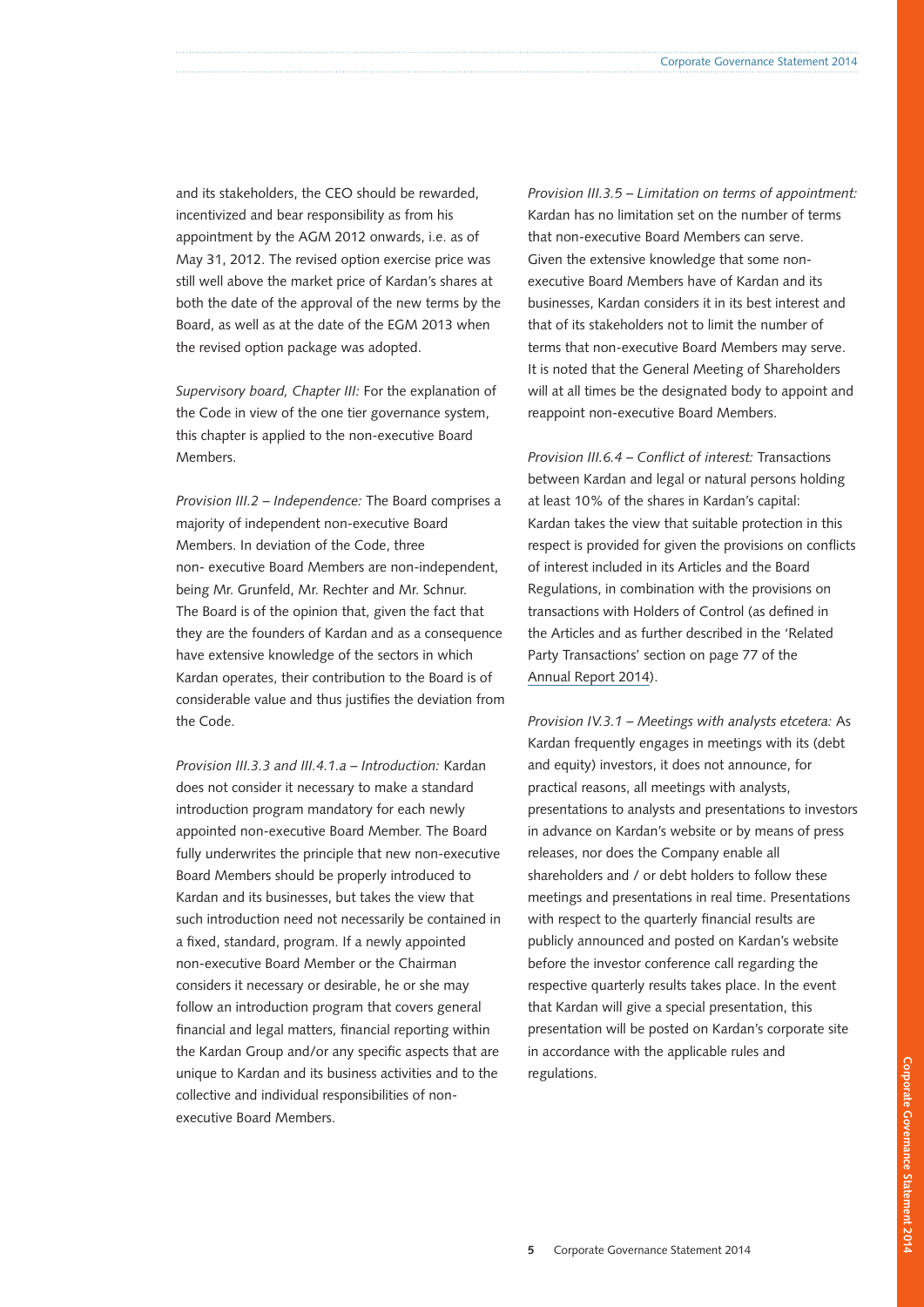*Provision IV.3.4 – Analyst meetings, presentations to investors and direct discussions with investors:* Kardan cannot guarantee in advance that discussions with investors will not take place during a closed period before the publication of regular financial information. It is noted, however, that discussions with investors shall always be conducted based on information which is already in the public domain and in compliance with applicable rules and regulations, in particular those concerning selective disclosure, price sensitive information and equal treatment. During 2014, frequent meetings took place between Kardan and the trustees and representatives of the holders of the Company's Debentures Series A and Series B, as the Company's cash position and the upcoming payment obligations of Kardan to its Debenture Holders led to discussing and negotiating proposed principles with respect to debt restructuring. Given the importance of the outcome of these meetings to the Company and the Kardan Group as a whole, this interest prevailed over adherence to this provision in the Code.

Further, contact with potential new investors may be deemed necessary at any given time when opportunities arise. Kardan will, in line with its Investor [Relations Policy](http://phx.corporate-ir.net/External.File?item=UGFyZW50SUQ9NDE0NjI5fENoaWxkSUQ9Mjc4Mjg5fFR5cGU9MQ==&t=1) (as published on its website), adhere to only discussing information with respect to Kardan that is already publicly available and that can be found on the corporate website and/or in publicly available media/platforms.

# **2. Main characteristics of the risk management and internal control systems connected with Kardan's financial reporting process**

Kardan believes that taking risks is an integral part of doing business and can create opportunities which in turn can lead to positive results. Consequently, Kardan believes that a proper 'risk culture' throughout the Kardan Group, entailing that all employees share a joint responsibility in being risk aware and acting accordingly is essential and that management should lead the way through example.

Kardan has a consistent and structured management information system in place, based on monthly management reports submitted and presented by the subsidiaries to enable sound analyses and decisions. As Kardan is listed on both the Euronext Amsterdam as well as the Tel Aviv Stock Exchange, it has solid governance structures in place and is obliged to report on the quarterly results of the Kardan Group, which – among other things – entails that Executive Management discusses strategic and budgetary issues with management and boards of its subsidiaries at least on a quarterly basis.

The risk management framework that Kardan uses has been developed on the basis of the original principles of the Committee of Sponsoring Organizations of the Treadway Commission (COSO), updated since according to COSO IC 2013, which aims to develop and maintain internal control systems to enhance the likelihood of a company achieving its targets and to be able to adapt effectively to changes in the business and operating environments. Kardan considers this framework to constitute a link between strategy, policy-making and execution and to be instrumental in obtaining a clear view on its business environment and the challenges it faces. Kardan's risk management framework and approach provides it with reasonable assurance that the Group's objectives can be achieved.

The Board holds at least one formal strategy (and budget) meeting per year. The strategy and business development of Kardan, and consequently of its subsidiaries, are recurring topics on the agenda of Board meetings during the year. If deemed appropriate, for instance, due to changing market circumstances, the corporate strategy and related objectives may be adjusted. The Executive Management discusses the objectives for the coming year(s) with the managers of the subsidiaries in order for them to include these targets into their budgets and strategic plans. Moreover, the Board and the Executive Management require the subsidiaries to identify business and operational risk factors and controls in their budgets and plans. After approval of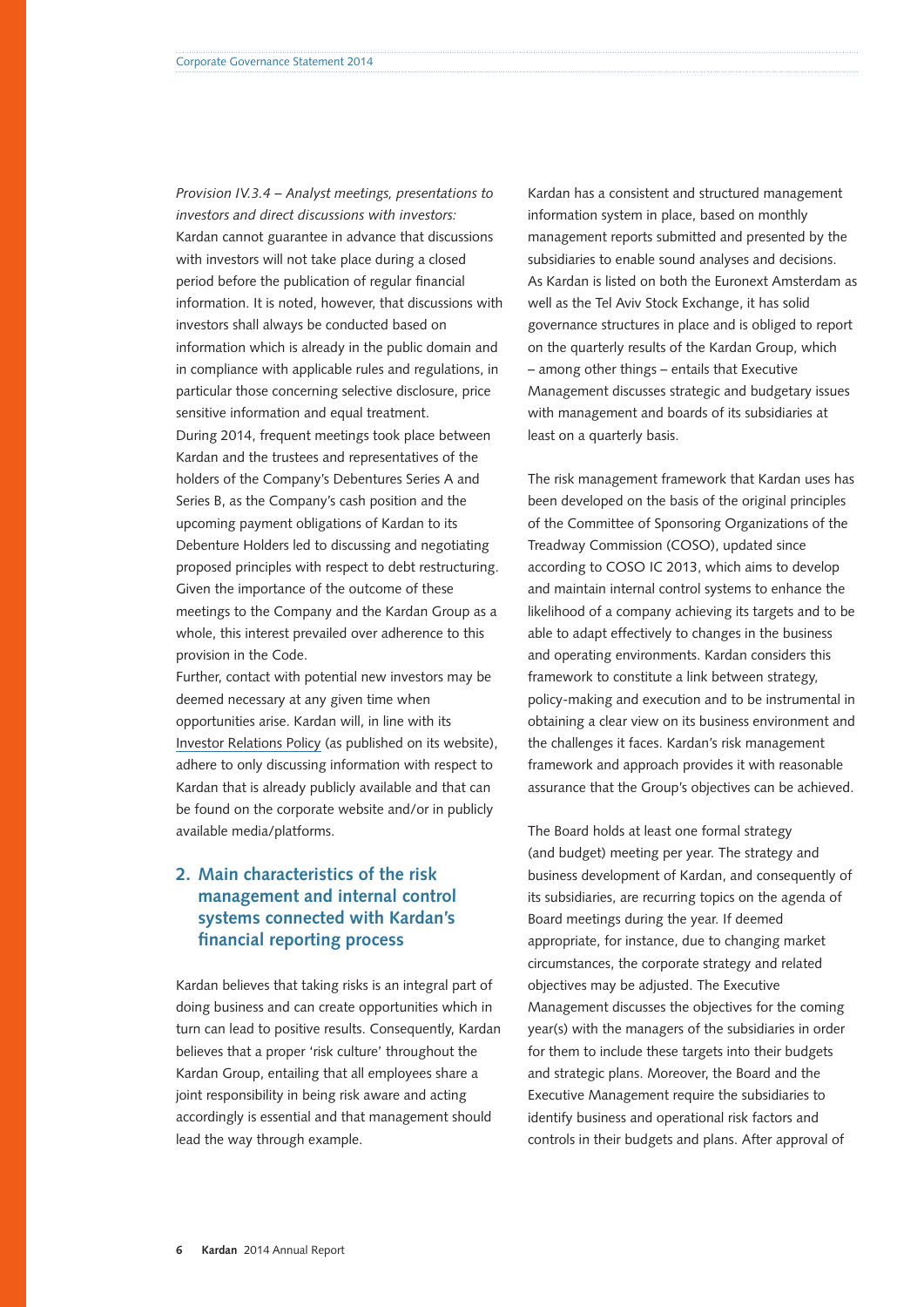the subsidiaries' budgets and strategic plans, the Executive Management prepares the final budget and strategic plan for the Board, which includes the main risk categories and the relating control measures that have been determined during a risk assessment session. This session is conducted by the Executive Management in close cooperation with risk management professionals. Subsequently, the Executive Management may decide to integrate some of the identified risk categories and controls in ongoing management information systems.

The internal audit, that is carried out by a third-party organization and is done independently of management's own risk assessment, plays an important role in monitoring the risk management framework. In addition, Kardan complies with Israel's Securities Law regulations relating to the effectiveness of internal control over financial reporting and disclosure ('Israeli SOX'). During the year under review and until the date of this report, all steps have been taken to be able to provide a declaration regarding the effectiveness of the internal control as referred to previously. Based upon the work performed, the CEO and the CFO have made a statement in the Israeli Annual Report that as of December 31, 2014 the control over financial reporting and disclosure is effective ('the Control Statement').

The effectiveness of the internal controls over financial reporting and disclosure was also audited by the Group's external auditors and can be found on page 65 of the [Annual Report 2014](http://phx.corporate-ir.net/External.File?item=UGFyZW50SUQ9Mjc5MDUwfENoaWxkSUQ9LTF8VHlwZT0z&t=1). Kardan's (main) subsidiaries also provide Kardan with a representation letter on a yearly basis.

# **3. Functioning of the General Meeting of Shareholders: Shareholders and Shareholders' Rights**

#### **General Meeting**

The annual General Meeting of Shareholders is the forum in which the Board accounts for the manner in which it has performed its duties. The CEO gives a presentation on business developments over the preceding year and shareholders are given the opportunity to raise questions on the business and current matters. Kardan considers it to be in its interest that the shareholders take part in the decision-making process in the General Meeting of Shareholders as much as possible.

Each shareholder has the right to attend the General Meetings of Shareholders, which is held in the Netherlands, either in person or represented by proxy, to address the meeting and to exercise voting rights, subject to the provisions of the Articles and Dutch law. A shareholder has the aforementioned rights if he/she is registered as a shareholder on the applicable record date as set by the Board and announced in the convocation notice. To the extent practically feasible, investors located in Israel can participate in a General Meetings of Shareholders by means of a conference call or a video conference.

A General Meeting of Shareholders is held at least once a year in order to, among other things, discuss the report of the Board, to adopt the statutory financial statements, to appoint the external auditor, to adopt any proposal concerning dividends, to, if applicable, appoint and reappoint board members, to amend the Articles and to consider any other matters proposed by the Board or the shareholders in accordance with the Articles and Dutch law. Pursuant to both Dutch law and the Articles, the General Meeting of Shareholders discusses and passes, under a separate agenda item, resolutions discharging board members from their responsibilities for the performance of their respective duties in the preceding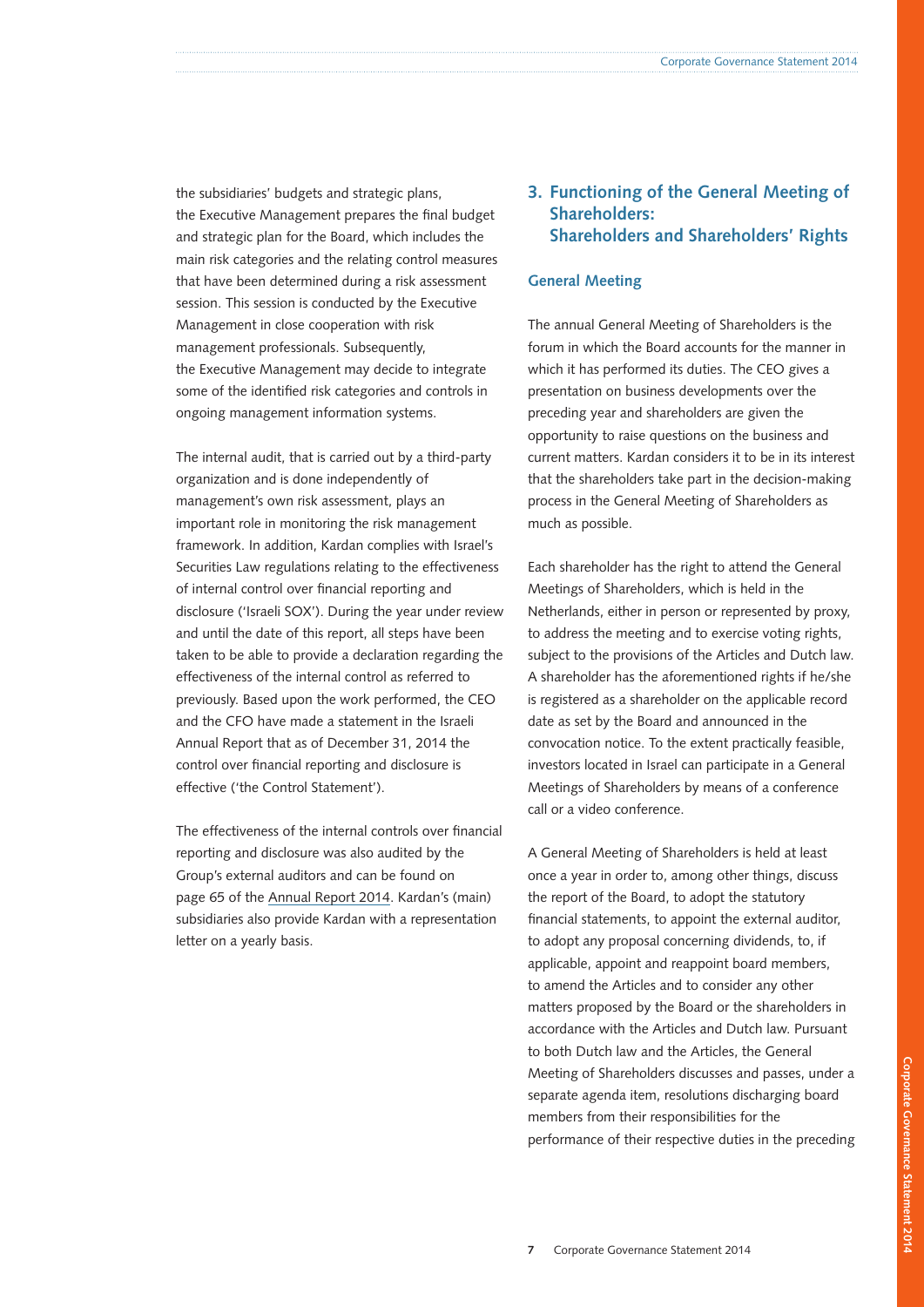financial year. This discharge only pertains to matters known to Kardan and the shareholders at the time the resolution is adopted. The external auditor will attend and be entitled to address the General Meeting of Shareholders.

Other General Meetings of Shareholders may be held as often as the Board deems necessary. In addition, one or more shareholders holding at least 10% of Kardan's issued share capital can request the Board, in writing, to hold a General Meeting of Shareholders, specifying in detail the items to be discussed. If the Board fails to convene and hold a meeting, the requesting shareholder(s) may call the meeting, observing Dutch law and the Articles.

#### **Voting**

Each share carries one vote. Kardan has only one class of shares, being ordinary shares with a nominal value of EUR 0.20 each. Dutch law requires Kardan to set the record date for the exercise of the voting rights and the rights relating to General Meetings of Shareholders on the twenty-eighth day prior to the day of the General Meeting of Shareholders. Unless provided otherwise by Dutch law or the Articles, there are no quorum requirements. At present, Kardan does not facilitate electronic voting.

As a general rule, resolutions are adopted by an absolute majority of the votes cast. Dutch law and the Articles can stipulate that certain resolutions are adopted by a qualified or special majority of the votes cast. An example hereof is the approval of Related Party Transactions as described on page 77 of the [Annual Report 2014.](http://phx.corporate-ir.net/External.File?item=UGFyZW50SUQ9Mjc5MDUwfENoaWxkSUQ9LTF8VHlwZT0z&t=1)

Furthermore, the Articles and Dutch law require that certain important resolutions made by the Board are subject to the prior approval of the General Meeting of Shareholders, for example the entering into Extraordinary Transactions, as defined in the Articles.

#### **Proposed resolutions**

One or more shareholders representing at least 3% of Kardan's issued share capital has/have the right to request the Board to place items on the agenda of a General Meeting of Shareholders provided such request is duly motivated and explained or accompanied by a draft resolution. The Board shall then add the item to the meeting's agenda, provided that the request is received by the Board in writing no later than on the sixtieth day before the day of the General Meeting of Shareholders.

Notice of a General Meeting of Shareholders shall be given ultimately on the forty-second day prior to the day of the General Meeting of Shareholders.

#### **Changes to rights**

Rights of shareholders may change pursuant to an amendment of the Articles, a statutory merger or demerger or dissolution of the Company. A resolution of the General Meeting of Shareholders is required to effect these changes.

# **4. The composition and functioning of the Board**

## **Board and CEO**

Kardan is managed by a one tier Board, which currently comprises one executive Board Member, being the CEO and eight non-executive Board Members. The Board reports to the General Meeting of Shareholders of Kardan.

The Board Members have a shared responsibility for Kardan's general course of affairs and are collectively responsible for: a) Kardan's strategy and objectives; b) Kardan's financial status; c) Kardan's organizational structure; d) the publication of prospectuses or shelf prospectuses by Kardan; e) the financial and periodic reports issued by Kardan;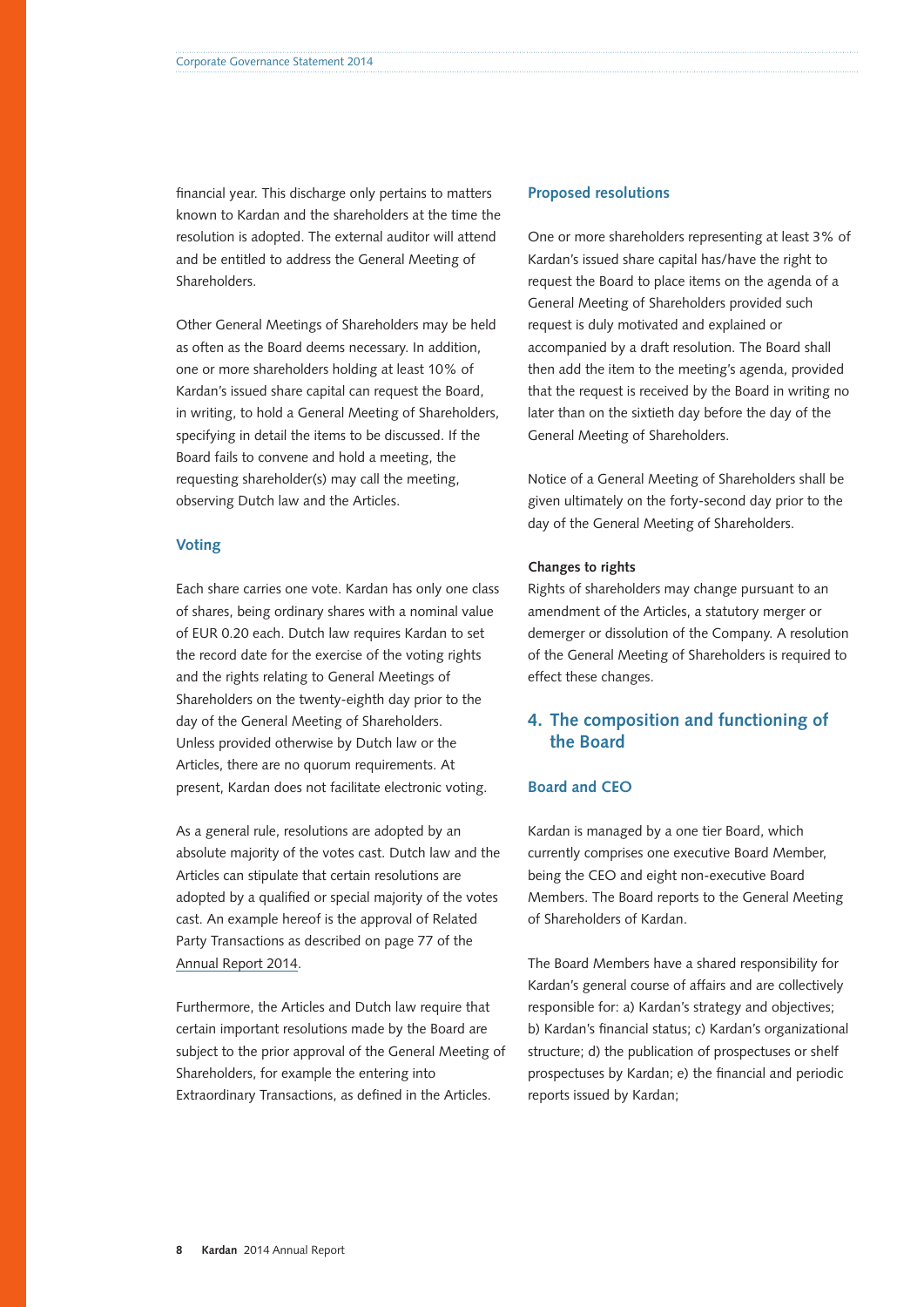f) the fairness and reasonableness of the highest remunerated employees within the Kardan Group; and g) issuance of debenture series and/or other securities.

The responsibility for the day-to-day management is assigned to the CEO based on a power of attorney provided by the Board. The CEO is authorized to represent Kardan, jointly with a member of the Executive Management (CFO or VP Business Development), but needs the Board's prior approval with respect to material transactions such as, but not limited to: acquiring or alienating assets with a value exceeding EUR 10,000,000 or providing guarantees to parties outside the Kardan Group for an amount exceeding EUR 10,000,000. These restrictions are included in the Articles and in the Board Regulations. Moreover, the CEO will ensure that he provides the Board Members with all information required to carry out their duties in a timely and well-founded manner.

In any case, certain duties remain the exclusive domain of the non-executive Board Members, such as supervising the CEO and nominating Board Members for appointment by the General Meeting of Shareholders.

Although management and supervisory duties are allocated between executive and non-executive Board Members, the principle of collective responsibility applies to the entire Board, executive and non- executive Board Members alike.

The Board supervises the performance of the CEO's duties by assessing, for example: a) the achievement of Kardan's objectives; b) the implementation of corporate strategy; c) the risks inherent in the business activities and the design and effectiveness of the internal risk management and control systems; d) the financial reporting process; e) compliance with legislation and regulations; f) close involvement in the case of a takeover bid; and g) the company/ shareholder relationship.

The Board acts in accordance with the Articles and Board Regulations, both published on Kardan's website. The Board is supported by the Company Secretary who ensures that the correct procedures are followed and that the Board acts in accordance with its statutory obligations and its obligations under the Articles and the Code.

## **Chairman**

The Chairman of the Board is an independent, non-executive Board Member. The Chairman sets the agenda, chairs the Board meetings and monitors the proper composition and functioning of the Board, the Audit Committee and the RAS Committee. Furthermore, the Chairman is responsible for ensuring that the members of the Board receive, in a timely manner, all information from the CEO and other senior members of the management team, which is required for the proper performance of their duties. He also oversees the decision-making process itself and actively monitors any potential conflict of interest when matters are discussed and decisions need to be taken by the Board. In the absence of the Chairman, the Vice-Chairman shall replace him.

The Chairman meets, at least once a year, individually with each non-executive director to ensure that any issues of interest or concern to either party in relation to the Board and its functioning are fully aired.

#### **Appointment and composition of the Board**

Following a recommendation of the RAS Committee, the Board has the right to make nominations for Board candidates that are subsequently put forward for appointment by the General Meeting of Shareholders. Each non-executive Board Member is appointed for a period of four years, but may be reappointed for a new term of office. The Board itself determines its size, provided that the Board must comprise at least three members and a maximum of fifteen. Each Board Member must be capable of assessing the broad outline of Kardan's overall policy and must have the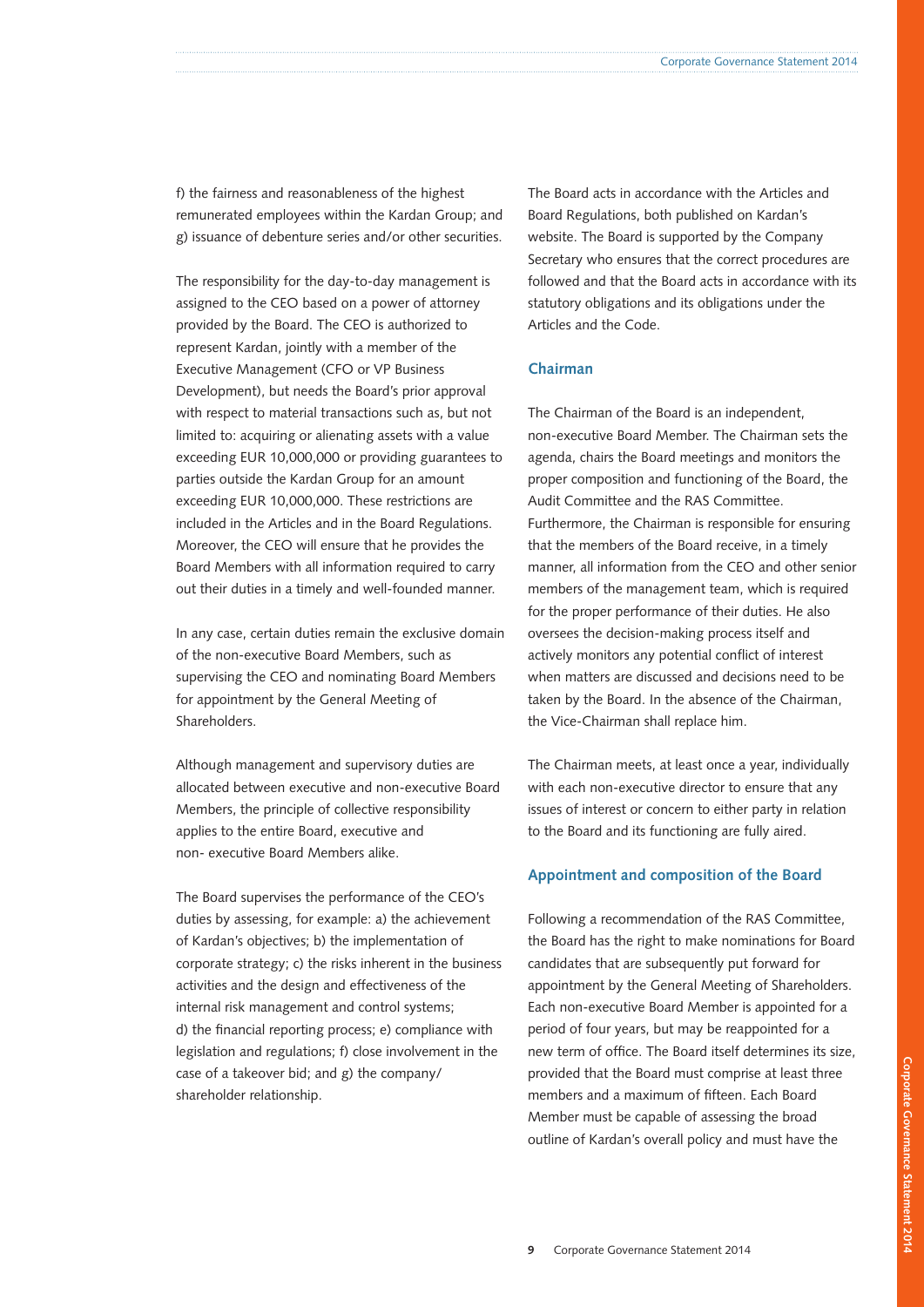specific expertise required for the fulfillment of the duties assigned to the role designated to him/her in the Board profile. In addition, a Board Member must have sufficient time to allocate to the duties required from him/her.

The Board can request its members to retire early in the event of inadequate performance or a structural incompatibility of interests. It is considered desirable for the Board to represent, to the extent possible, a wide range of expertise so that it has relevant knowledge of, and experience in, business management, financial administration, legal and accounting for listed companies. Although the composition of the Board is currently not in full accordance with the statutory requirements on gender diversity, having only one female Board Member, the Board recognizes the importance of a gender balanced composition and takes this into account when selecting potential Board nominees. However, as gender is only part of diversity, the Board will continue to select members on the basis of their background, knowledge and experience.

The Board Members comply with the rules under Dutch corporate law pertaining to the limitation of the number of board positions in Dutch large companies. Pursuant to Kardan's insider trading policy, the Board Members cannot trade in Kardan's securities during closed periods prior to the publication of annual or periodic results.

#### **Biographies**

An overview of the Board Members and their biographies, as of the date of this report, is presented below.

All non-executive Board Members are appointed for a period of four years ending no later than at the end of the General Meeting of Shareholders held in the fourth year after the year of their appointment. The executive Board Member (CEO) is appointed for a period of five years.

#### **Peter Sheldon (1941) – Chairman**

Chairman of the Board, non-executive Board Member, member of the Audit Committee and member of the RAS-Committee.

#### *Nationality:* British

Mr. Sheldon started his career as a chartered accountant in London, UK, in 1958 and since 1971, when he left professional practice, has built a very successful international career in senior, executive and non-executive positions in a wide range of international listed and private companies, including Hambros Bank plc. Mr. Sheldon served as non-executive chairman of BATM Advanced Communications Ltd., an Israeli technology company listed on the London and Tel-Aviv Stock Exchanges for 15 years until 31 December 2014. As a result of his varied professional and commercial career, Mr. Sheldon has acquired total familiarity with the capital markets, their institutions and all aspects of corporate governance.

#### **Cor van den Bos (1952) – Vice-Chairman**

Vice-Chairman of the Board, non-executive Board Member and Chairman of the Audit Committee *Nationality:* Dutch

Mr. Van den Bos has a master's degree in business economics and in auditing/accountancy from the University of Rotterdam. He started his extensive career at AEGON, a Dutch insurance company, where he ultimately served on the executive board, being responsible for, among other things, general insurance business lines, ICT, and investments and finance. Mr. Van den Bos consecutively served as a member of the executive boards of Athlon Groep N.V., a Dutch listed leasing company and SNS Reaal N.V., a bank and insurance company, which became listed during his tenure. Mr. Van den Bos is currently Supervisory Board member at ASR Nederland N.V. (Chairman of the Audit Committee), C.E.D. Holding b.v. (Chairman) and Noordwijkse Woningstichting (Chairman).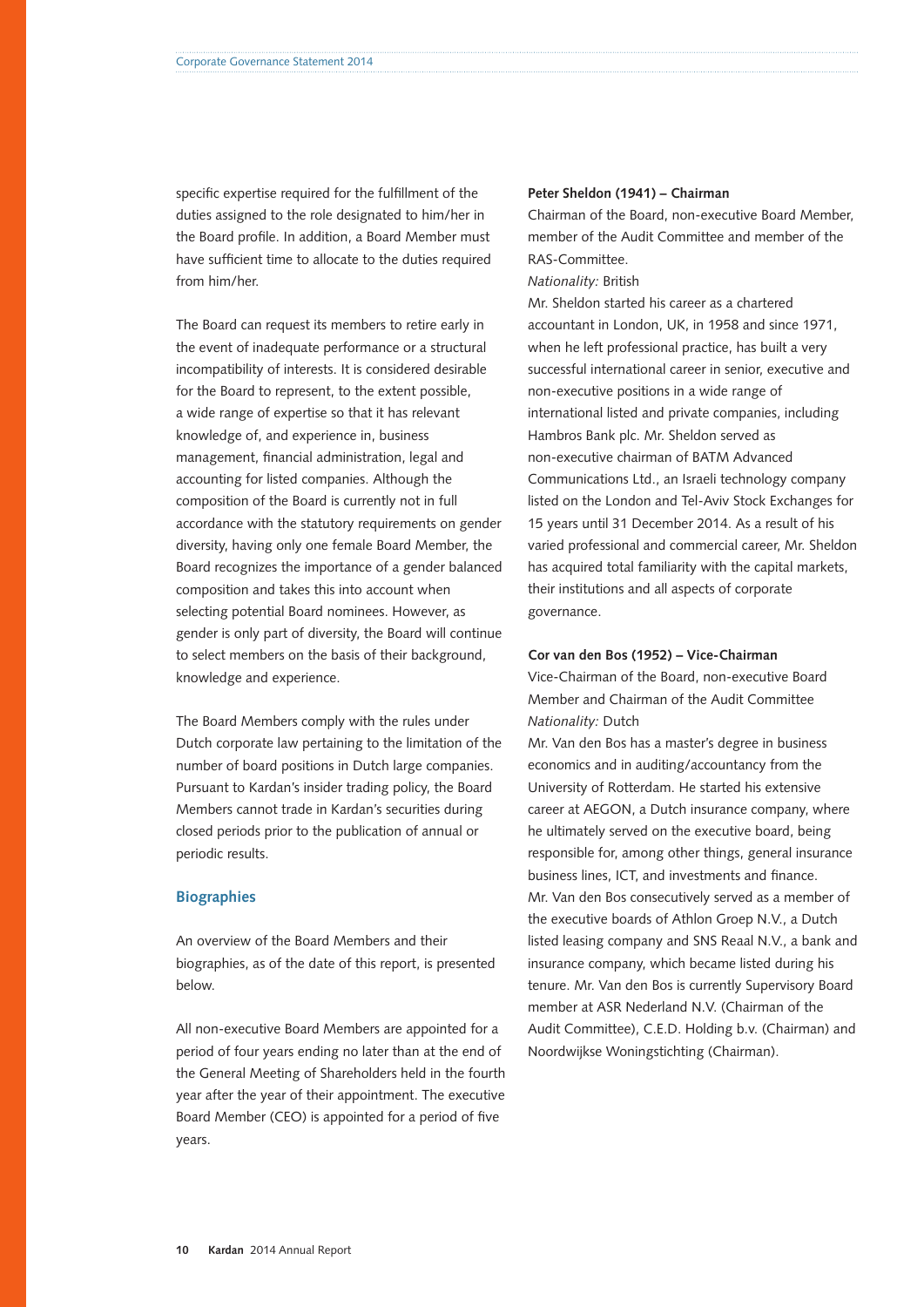#### **Max Groen (1946)**

Non-executive Board Member and member of the Audit Committee

*Nationality:* Dutch

Mr. Groen holds a master's degree in economics and accounting from the University of Amsterdam, the Netherlands, and has a postgraduate degree in accountancy. Mr. Groen worked as an auditor for over 30 years, ultimately as partner of KPMG Business Advisory Services/KPMG Accountants in Amsterdam. Prior to being appointed as a non-executive Board Member of Kardan, Mr. Groen served as a member of the Kardan's supervisory board from July 2005 until May 2012, when Kardan adopted a one tier governance system. Mr. Groen served as the Chairman of Kardan's Audit Committee until March 2014. Mr. Groen is currently a member of the Appeals Committee of the Netherlands Foundation Collective Maror Funds.

#### **Yosef Grunfeld (1942)**

Non-executive Board Member *Nationality:* Israeli

As one of the founders of the Kardan Group, Mr. Grunfeld has a long-term involvement in the Kardan Group and currently holds board positions in, for example, Kardan Israel Ltd., Kardan Yazamut (2011) Ltd. (neither part of the Kardan Group) and Universal Motors Israel Ltd. He currently holds 19.22% of the issued share capital and voting rights of Kardan.

Additionally, Mr. Grunfeld has a voting agreement with Mr. Schnur and Mr. Rechter, which represents a combined total of approximately 40.60% of the voting rights (excluding their voting rights on account of their respective indirect shareholdings in Kardan Israel Ltd., which holds 11% of the issued share capital of Kardan). Given the above, Mr. Grunfeld is considered a non-independent, non-executive Board Member within the meaning of the Code.

#### **Albert May (1955)**

Non-executive Board Member, chairman of the RAS Committee and member of the Audit Committee *Nationality:* Belgian

Mr. May holds a master's degree in applied economics from the University of Brussels, Belgium, and started his career in the banking industry. Mr. May has extensive experience in corporate and investment banking and covered Central and Eastern Europe (CEE) and the Middle East and Africa (MEA) in various senior positions for the past 15 years. He was Vice-Chairman of Banking for the CEE region at Citigroup until 2012, after having been Head of Corporate and Investment Banking for the same region. Until May 2008, he was the Chief Operating Officer for the CEEMEA region for Citi. Between 1997 and 2003, Mr. May lived in Poland and was responsible for corporate finance and investment banking activities at Citibank Handlowy Warsaw (BHW). Prior to that, he worked in Senior Banking positions in Brussels, Luxembourg, Paris, New York and London, working on international transactions (M&A, equity, debt, restructuring). He is the founder and Managing Partner of EastWest Capital( EWC) a Boutique Investment bank focused on Entrepreneurs and UHNWI active in Europe and Africa. As of January 2015, Mr. May is a non-executive director and member of the Audit Committee in Turkasset, a specialized Turkish Financial institution.

#### **Shouky Oren (1959) – CEO**

Chief Executive Officer and executive Board Member *Nationality:* Israeli

Mr. Oren holds a BA in economics and an MBA from the Hebrew University of Jerusalem, Israel. He started his career with the Ministry of Finance of Israel and over the years, has held various senior positions in the banking industry, ultimately as CEO of Bank Leumi in Switzerland. In 2007, he was appointed as Accountant General of the State of Israel, in charge of all government finance affairs. This included all publicprivate partnership projects, domestic and foreign debt, government guarantees to the private sector, as well responsibility for using and applying all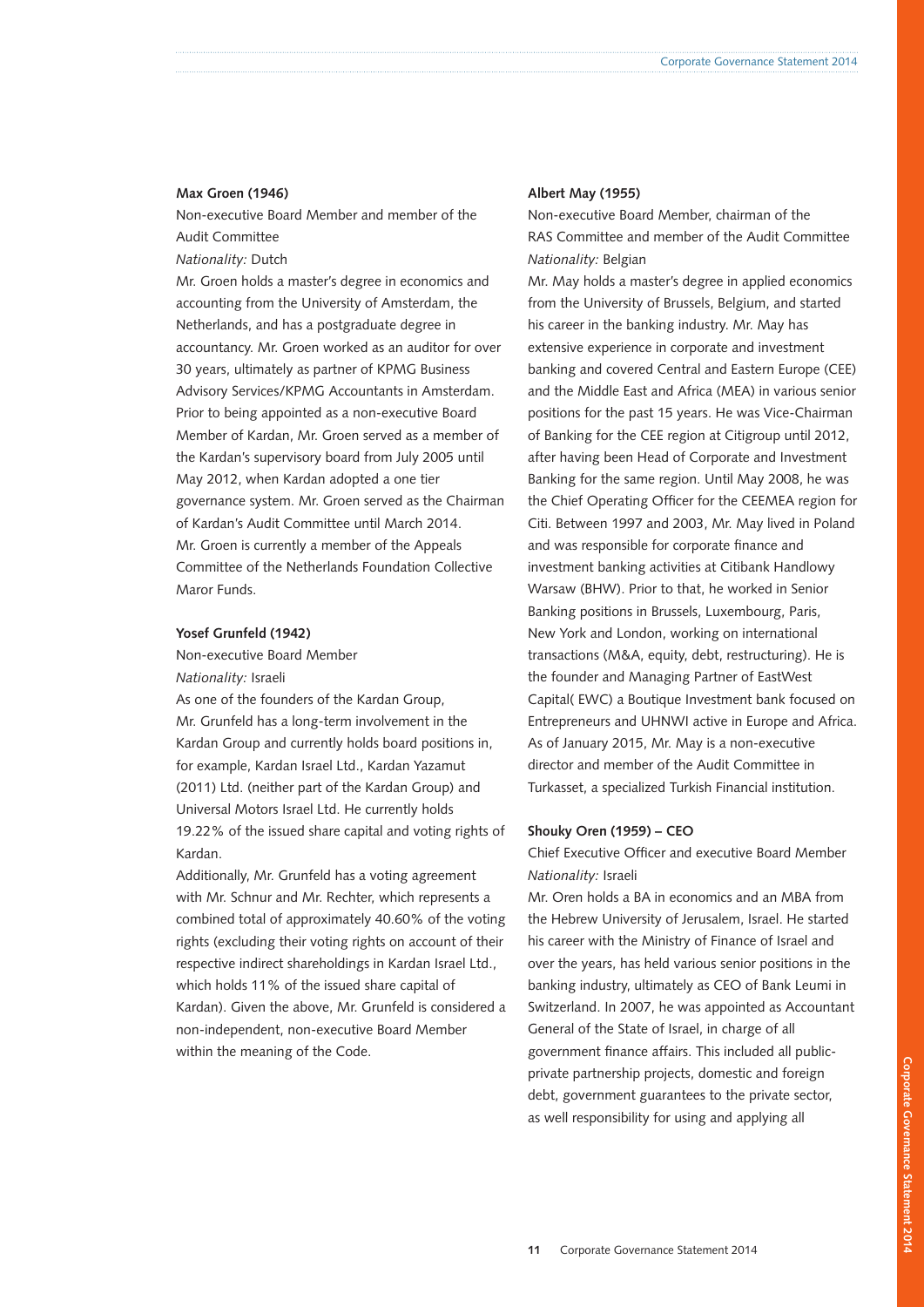financial tools to mitigate the financial crisis that started in 2008. He has gained knowledge of and broad experience in the international and Israeli capital markets.

#### **Eytan Rechter (1949)**

Non-executive Board Member

*Nationality:* Israeli

As one of the founders of the Kardan Group, Mr. Rechter has a long-term involvement in the Kardan Group and currently holds board positions in various companies including Kardan Israel Ltd., Kardan Technologies Ltd., Kardan Vehicles Ltd. and Kardan Yazamut (2011) Ltd. (none of which are part of the Kardan Group).

Mr. Rechter currently holds 3.66% of the issued share capital and voting rights of Kardan. Additionally, Mr. Rechter has a voting agreement with Mr. Grunfeld and Mr. Schnur, which represents a combined total of 40.60% of the voting rights (excluding their voting rights on account of their respective indirect shareholdings in Kardan Israel Ltd., which holds 11% of the issued share capital of Kardan). Furthermore, Mr. Rechter holds 94,137 Debentures Series B as issued by Kardan. Given the above, Mr. Rechter is considered a non-independent, non-executive Board Member within the meaning of the Code.

#### **Avner Schnur (1948)**

Non-executive Board Member *Nationality:* Israeli and Belgian Mr. Schnur has served as President of Astra Diamonds Manufacturers Ltd. since 1986. He also served as a director in various other Israeli companies that are either subsidiaries of, or associated with, the Kardan Group and presently serves as board member of Kardan Yazamut (2011) Ltd. (not part of the Kardan Group). Mr. Schnur has been a member of the supervisory board of Kardan as of July 2009 until May 31, 2012, when Kardan adopted a one tier governance system. Mr. Schnur has extensive knowledge of the Kardan Group and currently holds 17.72% of the issued share capital and voting rights of Kardan. Additionally, Mr. Schnur has a voting

agreement with Mr. Grunfeld and Mr. Rechter which represents a combined total of 40.60% of the voting rights (excluding their voting rights on account of their respective indirect shareholdings in Kardan Israel Ltd. which holds 11% of the issued share capital of Kardan). Given the above, Mr. Schnur is considered a non-independent, non-executive Board Member within the meaning of the Code.

#### **Machalina (Elly) Seinstra (1951)**

Non-executive Board Member and member of the RAS Committee

*Nationality:* Dutch

Mrs. Seinstra holds a master's degree in Dutch law and is specialized in regulatory matters, contract law, banking law and corporate law, and has broad experience with international regulated companies in legal management positions, such as MeesPierson N.V., Fortis Bank N.V., Shell International B.V. and TNT N.V. Mrs. Seinstra has been active as a legal consultant to a broad variety of companies in the Netherlands since mid-2007.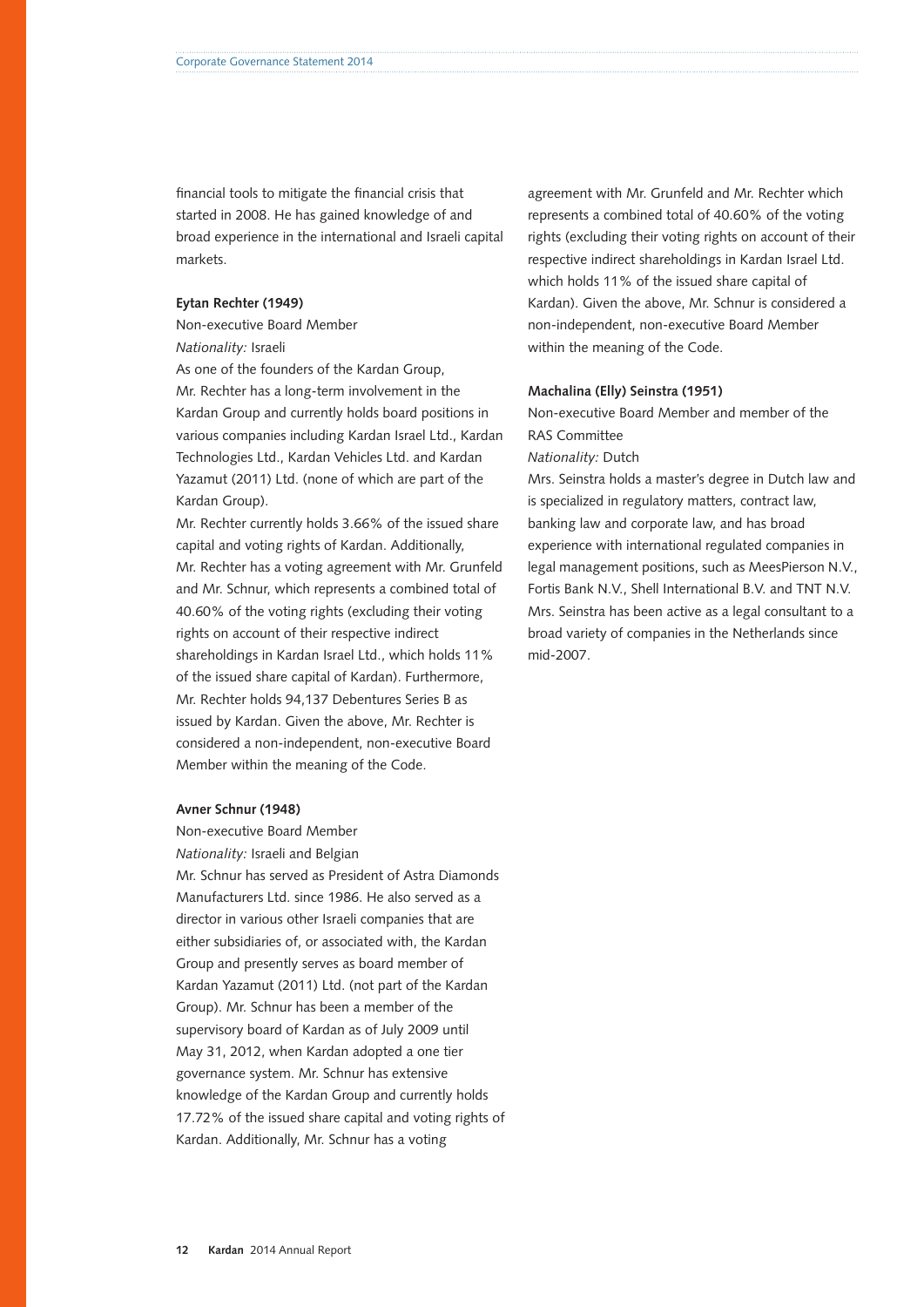#### **Reappointment Scheme**

| <b>Name</b>                           | Participation in<br>board committees | Year of<br><b>Birth</b> | <b>Nationality Status</b> |                                  | Date of first<br>appointment | <b>End of</b><br>current term |
|---------------------------------------|--------------------------------------|-------------------------|---------------------------|----------------------------------|------------------------------|-------------------------------|
| Mr. P. Sheldon<br>(Chairman)          | Audit<br><b>RAS</b>                  | 1941                    | <b>British</b>            | Non-executive<br>Independent     | May 31, 2012                 | AGM 2016                      |
| Mr. C. van den Bos<br>(Vice-Chairman) | Audit (Chairman)                     | 1952                    | Dutch                     | Non-executive<br>Independent     | February 6, 2013             | AGM 2017                      |
| Mr. M. Groen                          | Audit                                | 1946                    | Dutch                     | Non-executive<br>Independent     | May 31, 2012                 | AGM 2016                      |
| Mr. Y. Grunfeld                       |                                      | 1942                    | Israeli                   | Non-executive<br>Non-independent | February 6, 2013             | <b>AGM 2017</b>               |
| Mr. A. May                            | RAS (Chairman)<br>Audit              | 1955                    | Belgian                   | Non-executive<br>Independent     | May 31, 2012                 | AGM 2016                      |
| Mr. S. Oren<br>(CEO)                  |                                      | 1959                    | Israeli                   | Executive                        | May 31, 2012                 | <b>AGM 2017</b>               |
| Mr. E. Rechter                        |                                      | 1949                    | Israeli                   | Non-executive<br>Non-independent | February 6, 2013             | AGM 2017                      |
| Mr. A.A. Schnur                       |                                      | 1948                    | Israeli                   | Non-executive<br>Non-independent | May 31, 2012                 | AGM 2016                      |
| Mrs. M. Seinstra                      | <b>RAS</b>                           | 1951                    | Dutch                     | Non-executive<br>Independent     | February 6, 2013             | <b>AGM 2017</b>               |

## **Board meetings**

The Board meets at least every quarter, principally at the Company's head office in Amsterdam and where necessary, by conference call.

Each Board Member has one vote and a resolution is adopted if a simple majority of the Board Members votes in favor. However, the Board strives to resolve matters with full consensus. The Chairman does not have a casting vote.

# **Internal regulations and conflicts of interest of Board Members**

Kardan's Articles include extensive provisions on conflicts of interest between Kardan and Holders of Control (as defined in the Articles), which are also applicable if these Holders of Control hold a position on the Board (for a further description of these

provisions, see the section 'Related Party Transactions' in the chapter '[Governance and Compliance](http://phx.corporate-ir.net/External.File?item=UGFyZW50SUQ9Mjc5MDUwfENoaWxkSUQ9LTF8VHlwZT0z&t=1)' in the Annual Report 2014).

In addition, Kardan endorses the principles and provisions of the Code that address conflicts of interest between Kardan and one or more Board Members. To this effect, provisions have been included in the Board Regulations covering best practice provisions II.3.1 through II.3.4 and III.6.1 through III.6.3 of the Code.

## **Board Committees**

The Board has established an Audit Committee and a RAS Committee (the RAS Committee), comprising only of non-executive independent Board Members, without in any way derogating from their primary responsibilities. The respective chairmen of these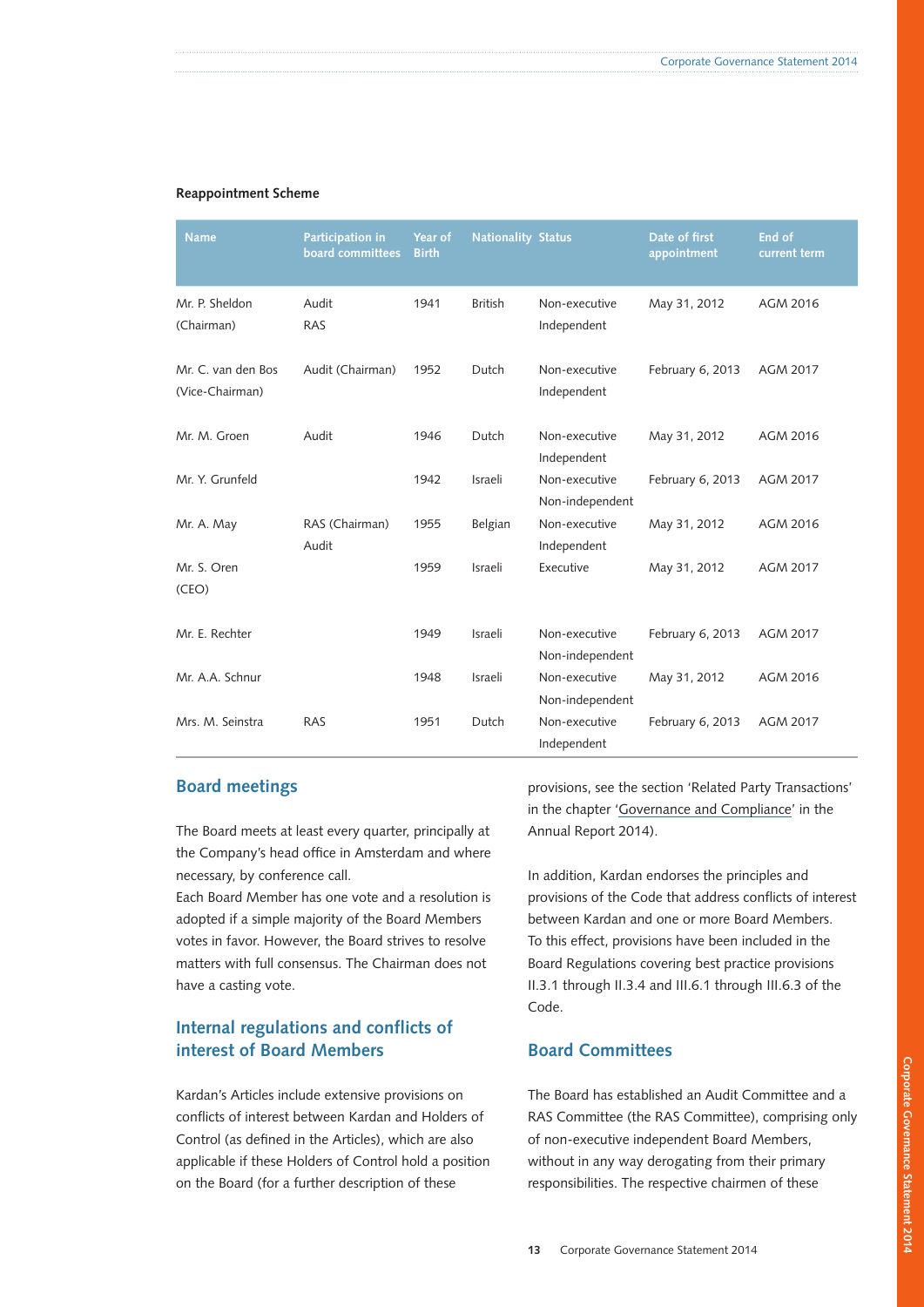committees report periodically to the entire Board on their activities.

Both committees are subject to specific regulations which form part of the [Board Regulations](http://phx.corporate-ir.net/External.File?item=UGFyZW50SUQ9MjAwNDI1fENoaWxkSUQ9LTF8VHlwZT0z&t=1), and which can all be found on the corporate website.

## **Audit Committee**

The Audit Committee comprises of Mr. Van den Bos (Chairman), Mr. Groen, Mr. Sheldon and Mr. May. Its tasks are:

a) to review on an annual basis the accounting policies, practices and going concern assumption of Kardan and to discuss compliance with accounting standards, regulatory and legal requirements; b) to review the adequacy of coordination between the internal and external auditors and to discuss annually with the auditors (internal and external) the scope of the audit, the cost effectiveness of their work and their independence; c) to review the state and effectiveness of the financial reporting and internal control systems used throughout Kardan (including effectiveness of business risk assessment); d) to review and discuss the auditor's report on Kardan's accounts, review the results of the internal and external audit, the contents of the (consolidated) management letters and responses from management; e) to review and discuss the financing of Kardan, the policy of Kardan on tax planning and the applications of information and communication technology (ICT); f) to discuss major judgmental areas and significant legal action commenced against or by the business; g) to assume the responsibilities of a balance sheet committee as defined under Israeli regulations; h) to review the annual and periodic financial statements of Kardan before the Board and recommend to the Board whether to approve them or not; and i) to review any other matter within the terms of reference as the Audit Committee deems appropriate.

The Audit Committee acts as the principal contact for the external auditor, should the auditor discover irregularities in the content of the financial statements. The Audit Committee is authorized to request advice from outside experts if deemed necessary.

There should be at least one financial expert on the Audit Committee. The Chairman of the Board is not permitted to chair the Audit Committee.

## **RAS Committee**

The RAS Committee comprises of Mr. May (Chairman), Mr. Sheldon and Mrs. Seinstra.

The tasks of this committee include, among other things, (i) preparing a remuneration policy for the Board, to be adopted by the General Meeting of Shareholders, (ii) preparing a remuneration policy for the Executive Management, to be adopted by the Board, (iii) preparing a proposal concerning the individual remuneration of the CEO and non-executive Board Members, to be adopted by the General Meeting of Shareholders, (iv) preparing the Board's remuneration report for inclusion in Kardan's annual report, (v) preparing the selection criteria and appointment procedures for Board Members, (vi) periodically evaluating the scope and composition of the Board and (vii) periodically evaluating the functioning of individual Board Members and the members of executive management; (viii) proposing (re)election of the CEO and non-executive Board Members to the Board, to be adopted by the General Meeting of Shareholders; and ix) supervising the policy of the CEO in relation to the selection and appointment of the executive management. In accordance with a newly implemented policy on the remuneration of senior management of the Kardan Group, the RAS Committee approves, on an annual basis, a list of senior managers whose remuneration is deemed to be governed by the policy and assesses and advises the CEO on the packages of such senior managers prior to such package being offered.

## **5. Statement in light of Article 10 of the European Takeover Directive**

In accordance with Article 10 of the European Takeover Directive, companies with securities that are admitted to trading on a regulated market are obliged to disclose certain information in their annual report. Kardan must therefore disclose the following information and/or make the following statements: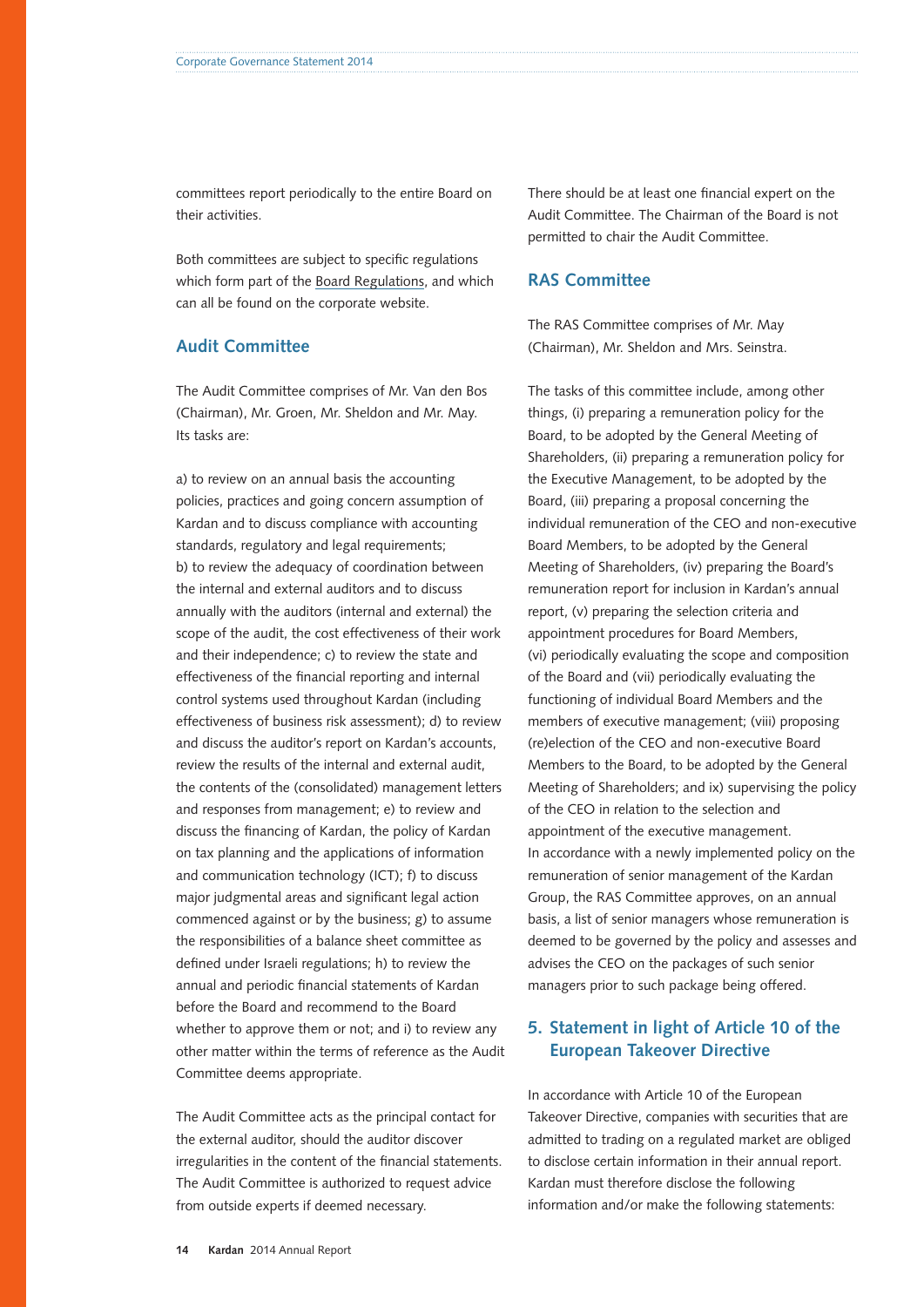- a. An overview of Kardan's capital structure is included on pages 168 and 169 of the [Annual Report 2014](http://phx.corporate-ir.net/External.File?item=UGFyZW50SUQ9Mjc5MDUwfENoaWxkSUQ9LTF8VHlwZT0z&t=1).
- b. Shares in the capital of Kardan are freely transferable.
- c. Substantial shareholdings within Kardan are included on page 14 of the [Annual Report 2014](http://phx.corporate-ir.net/External.File?item=UGFyZW50SUQ9Mjc5MDUwfENoaWxkSUQ9LTF8VHlwZT0z&t=1).
- d. There are no special control rights attached to Kardan's shares.
- e. The CEO and several senior officers has been granted options to purchase shares in Kardan, which is further described on page 80 of the [Annual Report 2014](http://phx.corporate-ir.net/External.File?item=UGFyZW50SUQ9Mjc5MDUwfENoaWxkSUQ9LTF8VHlwZT0z&t=1).
- f. There are no limitations to voting rights on the shares of Kardan's capital.
- g. Kardan is not aware of any agreements that might result in a limitation of the transferability of the voting rights on shares in Kardan's capital.
- h. The provisions regarding the appointment and dismissal of Board Members, and the provisions regarding amendments of the Articles are described in Kardan's [Articles](http://phx.corporate-ir.net/External.File?item=UGFyZW50SUQ9Mjc5MDUzfENoaWxkSUQ9LTF8VHlwZT0z&t=1), which are available on Kardan's website.
- i. The General Meeting of Shareholders may authorize the Board (i) to purchase shares in its own capital, and (ii) to issue and grant rights to subscribe for shares and to limit or exclude pre-emptive rights of shareholders in the event of issuing and granting rights to subscribe for shares. Further information can be found in Kardan's Articles and in the minutes of the relevant General Meetings of Shareholders of Kardan with respect to authorizations that have been granted to the Board. Authorization for Kardan's purchase of its own

shares was granted for a period of eighteen months at the AGM 2014.

At the AGM 2012, the authorization to issue and grant rights to subscribe for shares and to limit or exclude pre-emptive rights of shareholders in the event of issuing and granting rights to subscribe for shares was granted for a period of five years, taking into account the limits provided by law and the Articles and provided that no more than 10% of the non-issued shares of the Company's authorized capital can be issued annually.

- j. There are no important agreements to which Kardan is a party and which will come into force, be amended or be terminated under the condition of a change of control over Kardan as a result of a public offer.<sup>2</sup>
- k. There are no agreements between Kardan and Board Members or other employees that entitle them to any compensation rights upon termination of their employment as a result of the completion of a public offer on Kardan's shares.

Amsterdam, April 15, 2015

Board of Directors

P. Sheldon (Chairman)

- S. Oren (CEO)
- C. van den Bos (Vice-Chairman)
- M. Groen
- Y. Grunfeld
- A. May
- E. Rechter
- A. Schnur
- M. Seinstra

2 According to the Principle Debt Settlement, in case a prohibited controlling shareholder, as defined below, has joined the Company (or the control of the Company has passed into the hands of a prohibited controlling shareholder), the debenture holders shall have cause for immediate repayment of the Debentures Series A and B. A "Prohibited Controlling Shareholder" signifies a controlling shareholder which a meeting of debenture holders (which was convened at the request of the holder/s who own/s at least 20% of the series) decided – by a majority of at least 75%, within 21 days of the date in which the Company reported that the shareholder has joined the Company as a controlling shareholder (or that he has assumed control of the Company) – that it opposes his joining the controlling shareholders (or assuming the control) on reasonable grounds pertaining to his personal reputation, such as having committed a flagrant offense or if he does not meet the lawful conditions for serving as a director in an Israel-based publically traded company.